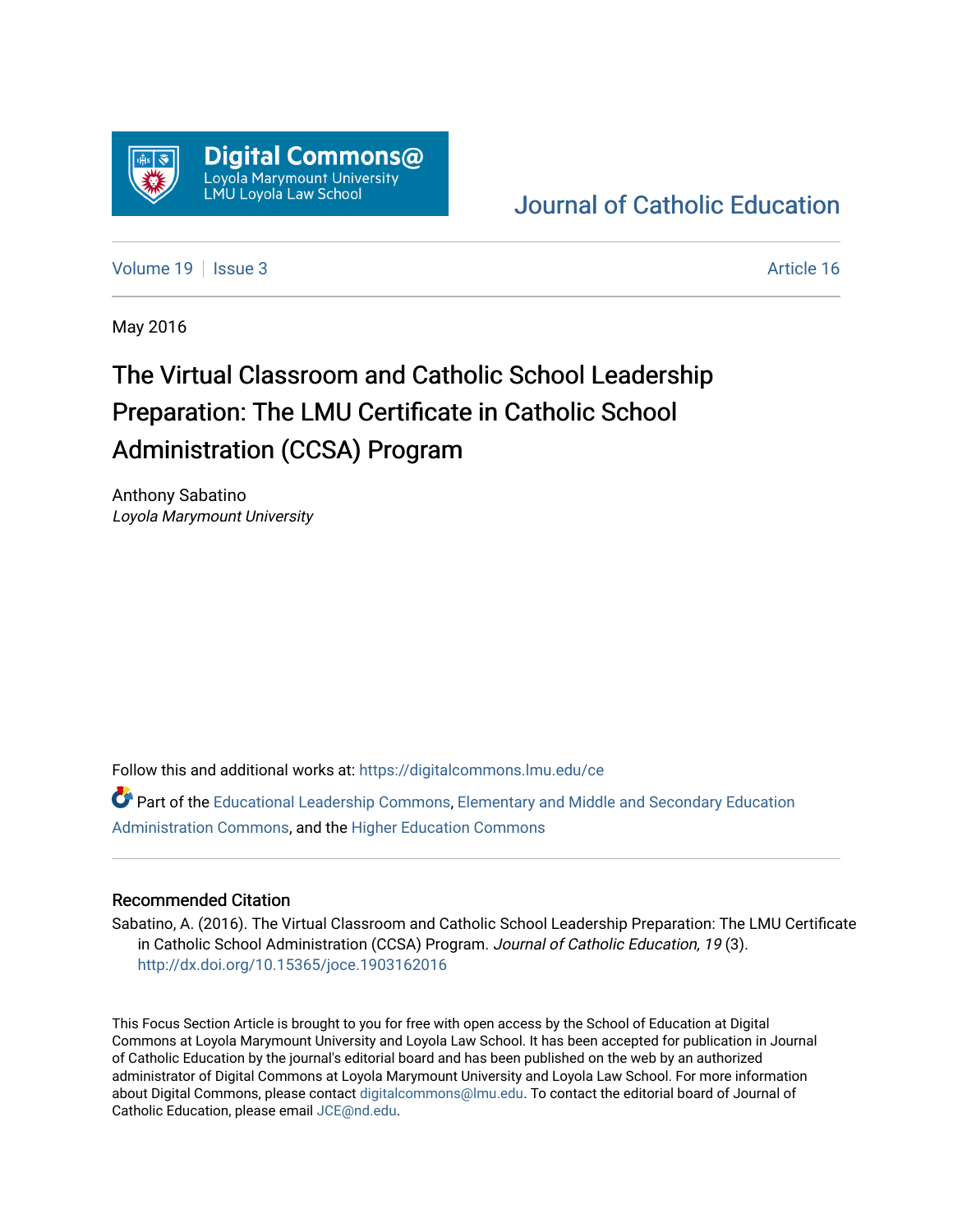# The Virtual Classroom and Catholic School Leadership Preparation: The LMU Certificate in Catholic School Administration (CCSA) Program

# Cover Page Footnote

Author Note Dr. Sabatino serves as the author of the curriculum of the Certificate in Catholic School Administration Program (CCSA) as well as its administrative director and professor. The CCSA program has supported the leadership preparation of Catholic school educators from the Archdiocese of Los Angeles, the Diocese of Orange, the Diocese of San Bernardino, the Diocese of Knoxville, the Diocese of Marquette, the Diocese of Reno, the Diocese of Springfield/Cape Girardeau, the Diocese of Gallup, the Diocese of El Paso, the Diocese of Tucson, the Diocese of Las Cruces, the Diocese of Fresno, and the Diocese of Shreveport.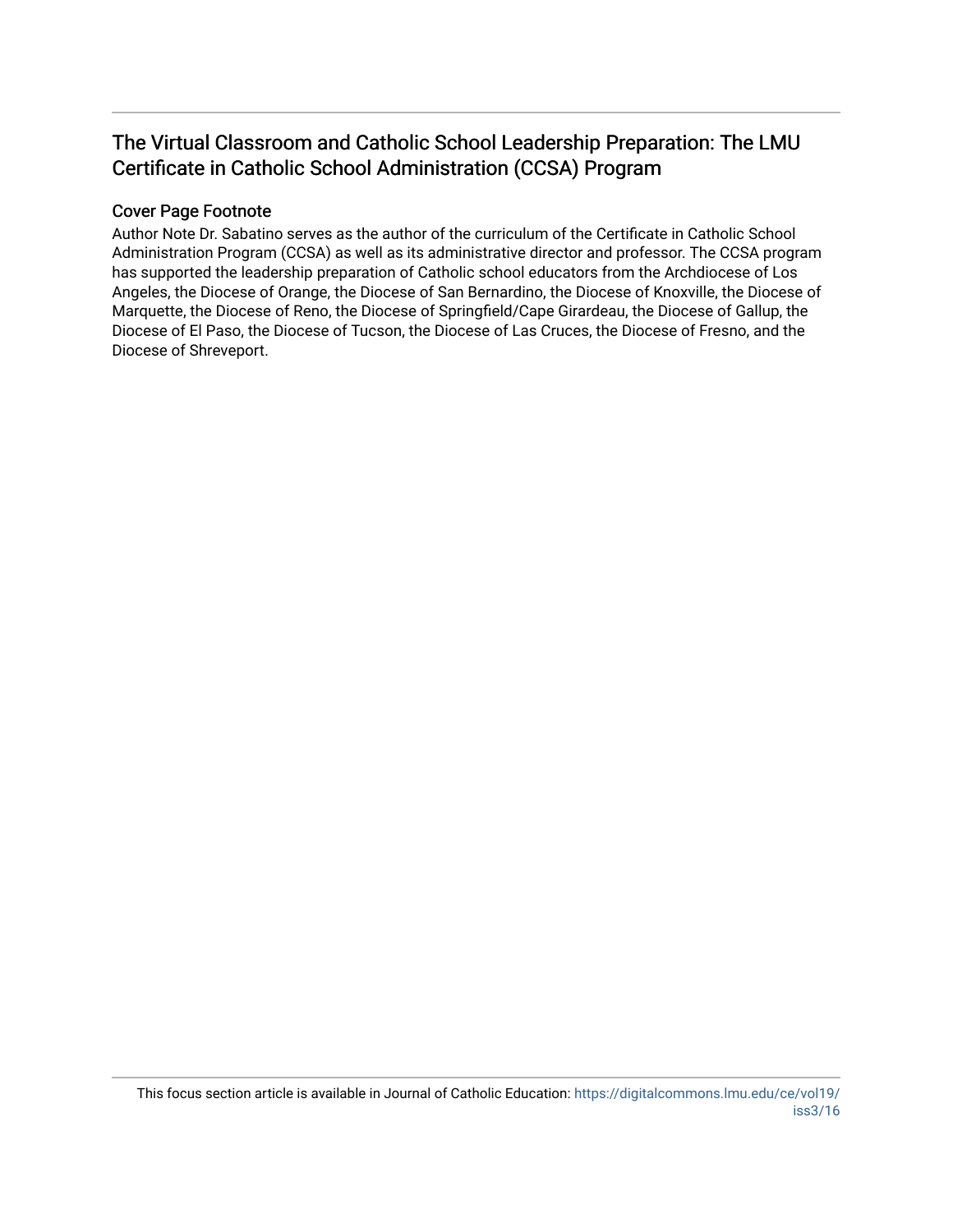# **The Virtual Classroom and Catholic School Leadership Preparation: The LMU Certificate in Catholic School Administration Program**

Anthony J. Sabatino Loyola Marymount University

*Catholic Extension and Loyola Marymount University (LMU) have engaged in a partnership to offer a graduate level, virtual classroom-based Certificate in Catholic School Administration (CCSA) program for novice and prospective leaders in Catholic schools in mission dioceses throughout the United States. This synchronous online Catholic School Leadership Development Initiative is designed for those who currently hold leadership positions in Catholic elementary and secondary schools and those who have been identified for a leadership role in the future. Although leadership development is often identified as a strategic concern for Catholic schools in mission dioceses, these schools often lack opportunities for professional development due to barriers of cost and distance.*

## **Keywords**

administration, leadership virtual classroom, technology

atholic Extension and Loyola Marymount University (LMU) have engaged in a partnership to offer a graduate level, virtual classroom-<br>based Certificate in Catholic School Administration (CCSA) pro-<br>gram for novice and prospe engaged in a partnership to offer a graduate level, virtual classroombased Certificate in Catholic School Administration (CCSA) proceses throughout the United States1 . This synchronous online Catholic School Leadership Development Initiative is designed for those who currently hold leadership positions in Catholic elementary and secondary schools and those

<sup>&</sup>lt;sup>1</sup>The CCSA program has supported the leadership preparation of Catholic school educators from the Archdiocese of Los Angeles, the Diocese of Orange, the Diocese of San Bernardino, the Diocese of Knoxville, the Diocese of Marquette, the Diocese of Reno, the Diocese of Springfield/Cape Girardeau, the Diocese of Gallup, the Diocese of El Paso, the Diocese of Tucson, the Diocese of Las Cruces, the Diocese of Fresno, and the Diocese of Shreveport.

*Journal of Catholic Education,* Vol. 19, No. 3, May 2016, 317-331. This article is licensed under a Creative Commons Attribution 3.0 International License. doi: 10.15365/joce.1903162016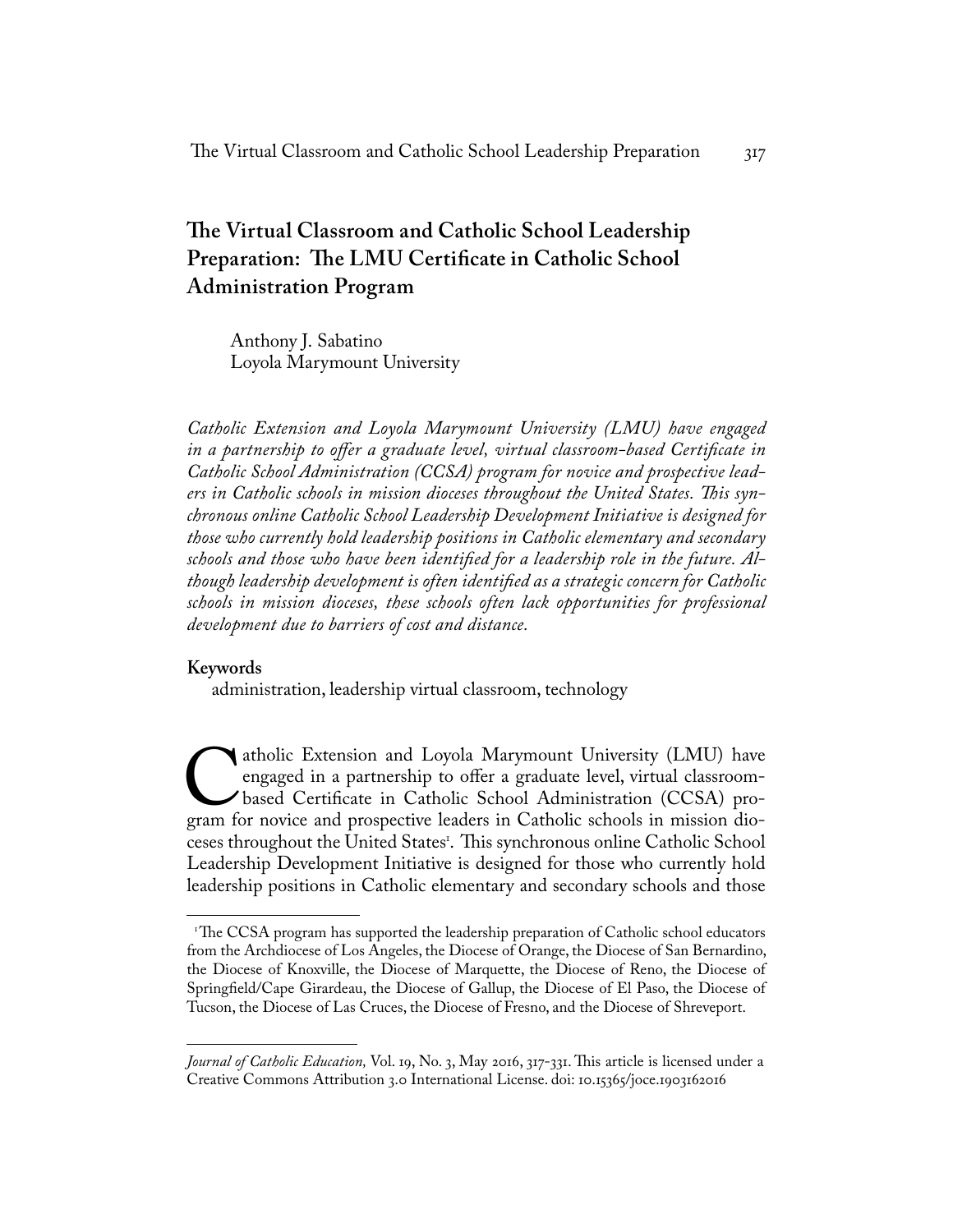who have been identified for a leadership role in the future. Although leadership development is often identified as a strategic concern for Catholic schools in mission dioceses, these schools often lack opportunities for professional development due to barriers of cost and distance.

This unique and successful educational program, offered by LMU's Center for Catholic Education (CCE) through the Department of Educational Leadership and Administration (EDLA), provides professional development that is specific to the Catholic school administration context. The one-year (4 course/10 graduate level units) program is designed to address four major themes in Catholic school administration: mission-focused leadership, faith and spiritual leadership, operational management, and instructional leadership. The integration of faith and professional practice is made relevant through practical experiences that prepare students to grow as Catholic school leaders through project-based learning strategies. Students learn that assessment, accountability, and transparency can serve well the mission, vision, and learning outcomes of every Catholic school.

Students receive a rigorous curriculum that includes Catholic school history, mission, law, ethics, budget, finance, operations, marketing, fundraising, admissions, personnel management, curriculum, and instruction. Woven through each course are the knowledge and skills important for developing a spiritual community among the faculty, integrating technology, designing an inclusive curriculum, developing a professional learning community, and using the *National Standards and Benchmarks for Effective Catholic Elementary and Secondary Schools* (Ozar & Weitzel-O'Neill, 2012) as a resource and guide for ongoing school improvement. The entire curriculum of the CCSA program is delivered by one clinical professor who serves as instructor, guide, and mentor for the cohort of adult learners.

### **Building the LMU Certificate in Catholic School Administration**

The original design of the CCSA program was the result of a local need expressed in Spring 2011 by a diocese in the Los Angeles region to have a one-year leadership preparation program for educators coming to Catholic schools with training and professional experience in public education. The diocese found that these experienced educators, trained and licensed to work in public schools, possessed the knowledge, skills, and dispositions to be highly functioning and effective school leaders in Catholic elementary and secondary schools, with one missing element: Catholic school mission and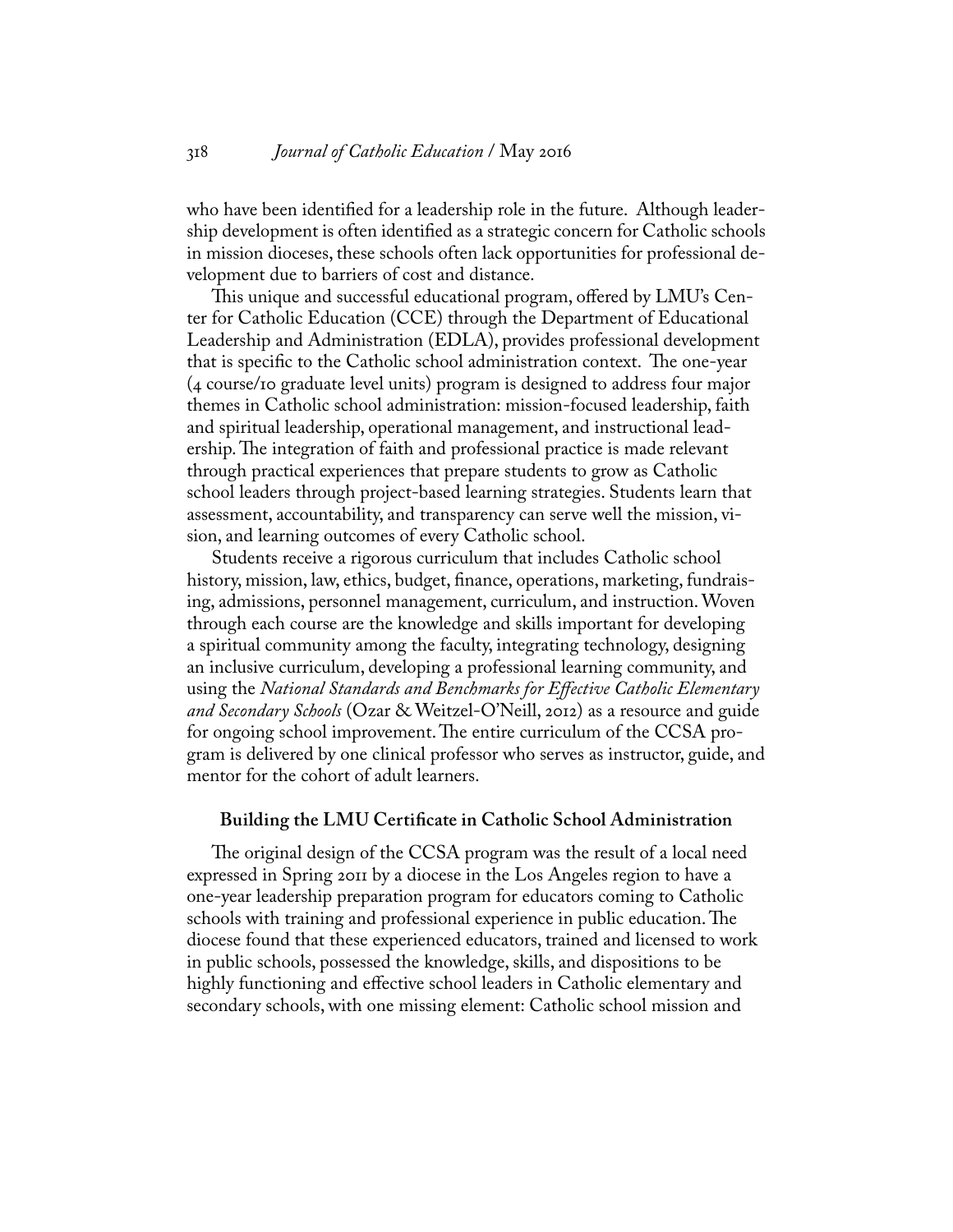identity. With that in mind, the director of the Catholic School Leadership Academy (CSLA), a program situated in the Department of Educational Leadership (EDLA) at LMU, began an examination of the existing Master's degree in Catholic School Administration (MA in CSAD) course requirements and curriculum to determine the possibility of meeting the expressed need of the diocese.

The CSLA was one of three branches of the Institute for School Leadership and Administration (ISLA) housed in EDLA. ISLA provided three options for a master's degree in school administration: MA in Traditional Public School Administration, MA in Charter School Administration and an MA in Catholic School Administration. All three MA programs in school administration program used the courses required for achieving a California Preliminary Services Credential (19 graduate units) as its core curriculum. In order to be admitted to any of these programs, an applicant must be in possession of a valid California Clear Teaching Credential and have taught for three years.

In order to be a public school administrator in California, public law requires an aspiring public school administrator to first possess a California Preliminary Administrative Services Credential (Tier 1 credential) before applying for any school administrative position. The Tier 1 credential would be awarded to the candidate after successful completion of a preparation program from a state-approved college or university and validation that the candidate had been hired as a school administrator. All public school leadership preparation programs were required by the State of California Commission on Teacher Credentialing (CCTC, 2009) to use the California Professional Standards for Educational Leaders (CPSELS) in the formation of curriculum and performance project design. Students were required to provide evidence of their knowledge, understanding, and ability to skillfully apply the CPSELS to a real school setting by successfully presenting a culminating project to a panel of educational professionals selected by the director of the leadership preparation program. The project was designed, implemented, and assessed by the candidate under the guidance of program professors and project supervisors.

After five successful years as an administrator in a public school and successful completion of a college or university leadership program approved by the State of California that included theory and practical application oversight, the student could then file an application with the State of California to clear the Tier 1 credential and receive the Tier 2 administrative credential,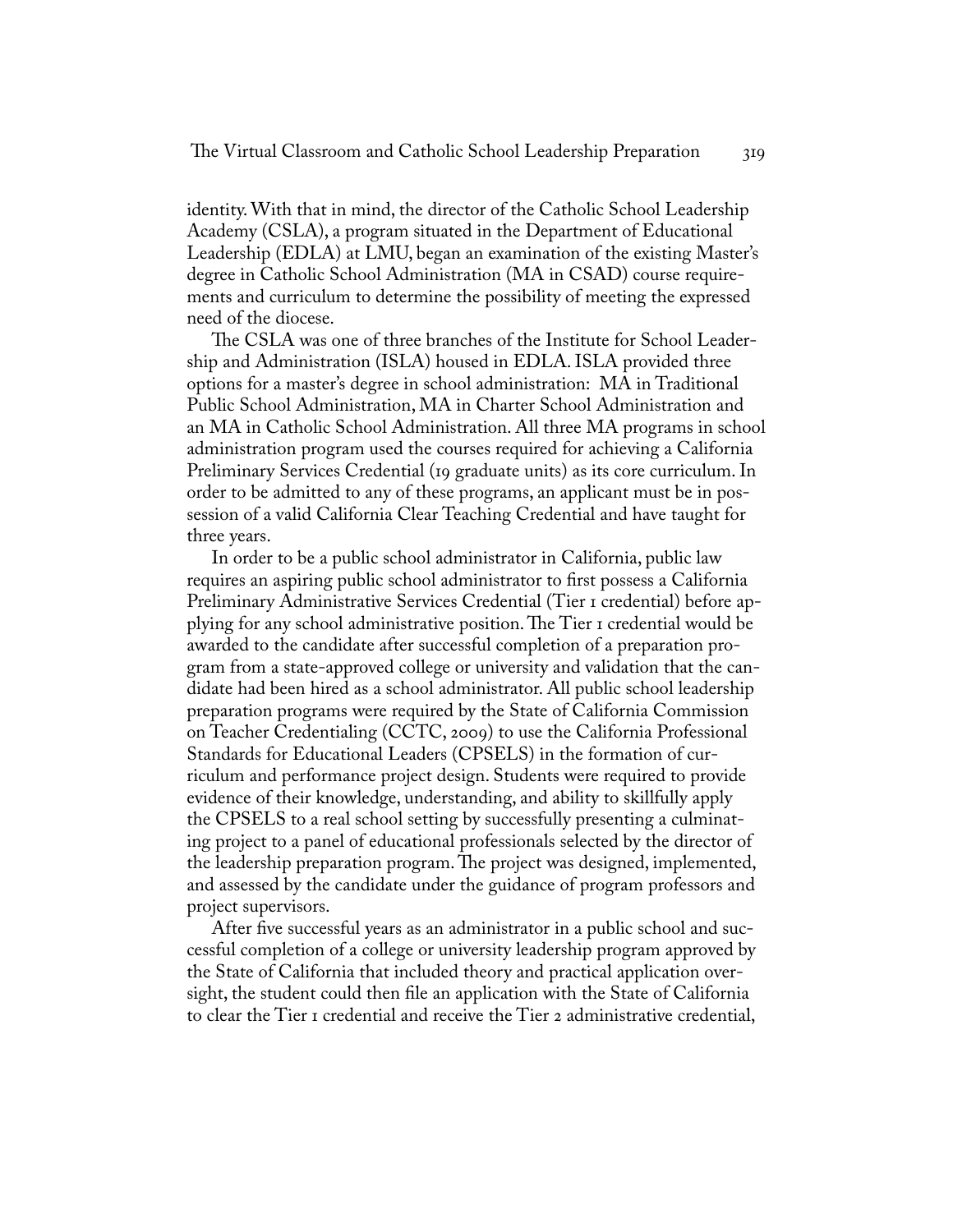therefore moving from a preliminary status to clear status. A student enrolled in the Tier I credential program did not have to be simultaneously enrolled in the MA in School Administration program.

Catholic school educators in California are not required by law to hold a California Tier 1 or 2 administrative credential while serving as a Catholic school administrator. The (arch) diocese of employment may or may not require its Catholic school administrators to possess a valid California Tier 1 or Tier 2 credential. The hiring agent has the authority to set the criteria for credentials and degrees necessary for employment as a Catholic school administrator in either elementary or secondary schools. LMU designed its MA in Catholic School Administration to include the courses necessary to achieve the Tier 1 credential in order to provide students with state-sponsored standards for professional practice.

The successful completion of the LMU MA in Catholic School Administration (MA in CSAD) provided the student with a master's degree as well as courses required to apply for a Tier I credential as long as the candidate held a valid clear California teaching credential. There were 37 graduate units required to complete this MA in CSAD program. Twelve units (four 3-unit courses) of the program were designed with leadership development content specific for Catholic school administrator training.

Embedded in each of the three semesters of the Tier I credential component of the MA in CSAD were fieldwork projects. Professors introduced the requirements for project design, which were aligned with course content. A fieldwork supervisor assigned to each student monitored progress and CPSEL connection. The projects were designed to reflect the candidates' understanding and application of the course content designed for public school leadership and administration. Unless the professor had Catholic school administration experience while also holding a valid public school credential, the students might not receive the interpretation of course content to the Catholic school context.

The intention in reviewing the MA in CSAD that included California Preliminary Administrative Credential preparation was not to disrupt or eliminate the Tier I preparation courses and fieldwork projects. Rather, the initial goal was to find a way to adjust the sequence of the existing courses of the MA program in order to create a focus on Catholic school administration that could serve as a lens for interpreting of the content of the public school administration courses. With this in mind, placing the existing Catholic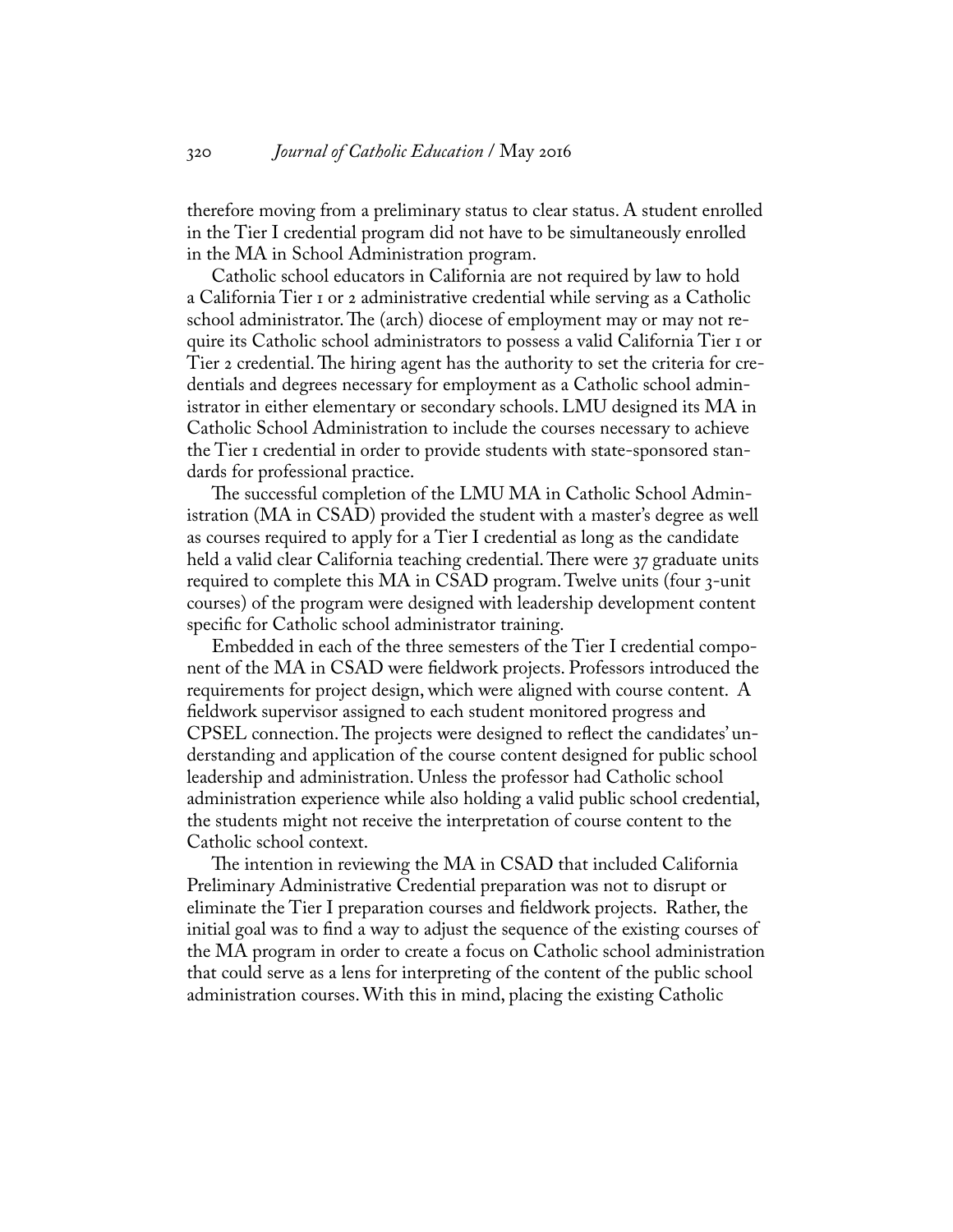school courses in a concentrated series throughout one academic year became the primary objective. In doing so, the student would receive as a foundation the content knowledge and skill development in the Catholic school administration courses before embarking on the remaining courses of the MA program including California public school administrative credential preparation.

### **Program Design**

The first decision in revamping the existing course sequence for the MA in CSAD was to take the four 3-unit Catholic school leadership preparation courses and package them into an ordered sequence. Each course was reviewed for content related to Catholic school leadership practice. Although the title and topics for each of the four courses represented relevant knowledge important to Catholic school administration, there were no standards providing curricular direction or desired outcomes used as targets for learning as there were for the California credential courses.

Calling upon the seminal works of Maria Ciriello (1996, 1998) as resources for establishing a coherent curriculum, the four 3-unit courses were consolidated into three. Ciriello (1996, 1998) identified spiritual, educational, and managerial leadership as the three distinct roles of a Catholic school principal and outlined a series of responsibilities corresponding to each role. The author of the new curriculum believed that the role of spiritual leader was so important to the position of Catholic school principal that it should be included in the curriculum of all three courses. The author also believed that the role of the Catholic school principal in effectively leading a school's mission, vision, and learning outcomes was paramount to the success of the school and its impact on student learning. Therefore, using Ciriello's (1996) roles and responsibilities of a Catholic school principal as a guide, three new courses were created: Mission-focused Leadership in Catholic Education, Instruction Leadership in Catholic Education, and Organizational Leadership in Catholic Education.

The next task was to determine the ordered sequence of the courses and how they would be placed in the academic calendar. The author believed that mission-focused leadership should be the first of the three courses in the sequence in order to establish mission as the guiding light for instructional and organizational leadership. The author believed that organizational leadership should be the second course in the sequence given its immediate importance to the sustainability of Catholic schools, and that instructional leadership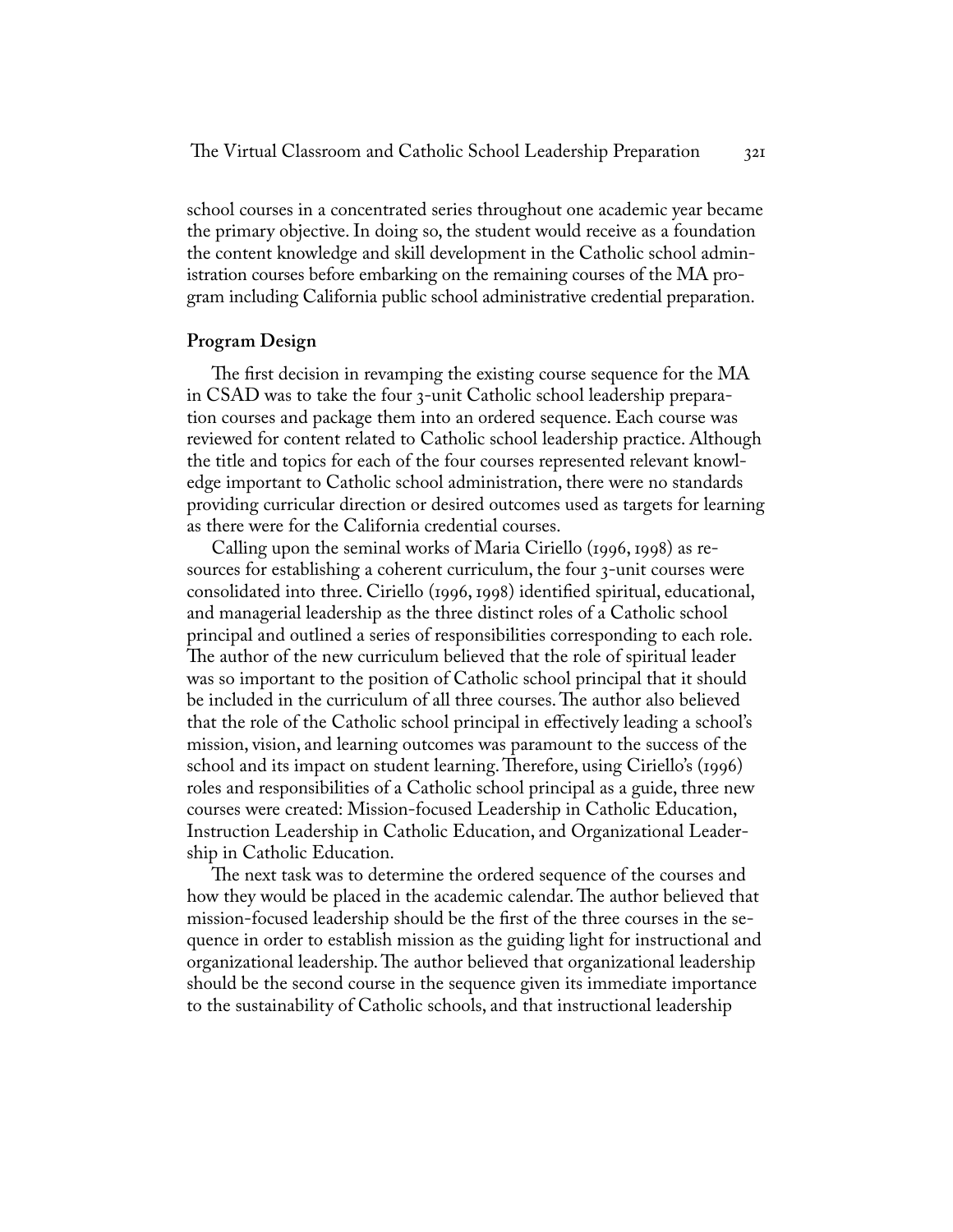#### 322 *Journal of Catholic Education* / May 2016

should be the third course in the sequence so that candidates could apply what they had learned about a cohesive and thriving organization focused on mission, vision, and learning outcomes to leading the instructional program of the school. Woven throughout all three courses were to be the concepts and skills related to simultaneously developing a spiritual and professional learning community (PLC). It was further determined by the author that redesigning the curriculum of the existing one unit program introductory course, Invitation to Lead, would be necessary to reflect Catholic school administration and the subsequent three course series. These 10 units became the Certificate in Catholic School Administration (CCSA).

#### **Curriculum Outcomes and Standards Alignment**

The overarching theme of the CCSA program is the integration of faith and professional practice in Catholic school administration. Teaching students how effective professional education practice, the faith of the Catholic Church, and an illuminating spirituality can be integrated in the roles and responsibilities of a Catholic school administrator serves as the primary goal of the program. To accomplish this goal within the framework of the 10 units of the 1-year CSSA program, required a reflection on the set of standards to be used as the foundation for professional practice. Since the CPSELs were used in the existing California Preliminary Administrative Credential Tier 1 program, it was initially determined that the CPSELS would also serve as the professional practice leadership standards for the CCSA program. When the CCSA became a national program, it was necessary to rethink the use of the CPSELS as the professional practice standards. Given that the CPSELs were a direct reflection of the National Policy Board for Educational Administration's Interstate School Leaders Licensure Consortium (ISLLC) *Educational Leadership Policy Standards* (ISLLC, 2008), making the connection between the two standards frameworks forged an immediate relationship with nationally recognized professional education leadership standards. Recently, the National Policy Board for Educational Administration embarked on a review of the existing ISLLC 2008 standards. In October 2015, a new set of 10 *Professional Standards for Educational Leaders* (PSELs 2015) was published to replace the existing eight ISLLC (2008) standards. These io standards are also now aligned with the CCSA course outcomes.

Therefore, the initial curriculum design of the CCSA courses incorporated the national professional standards of public school education and the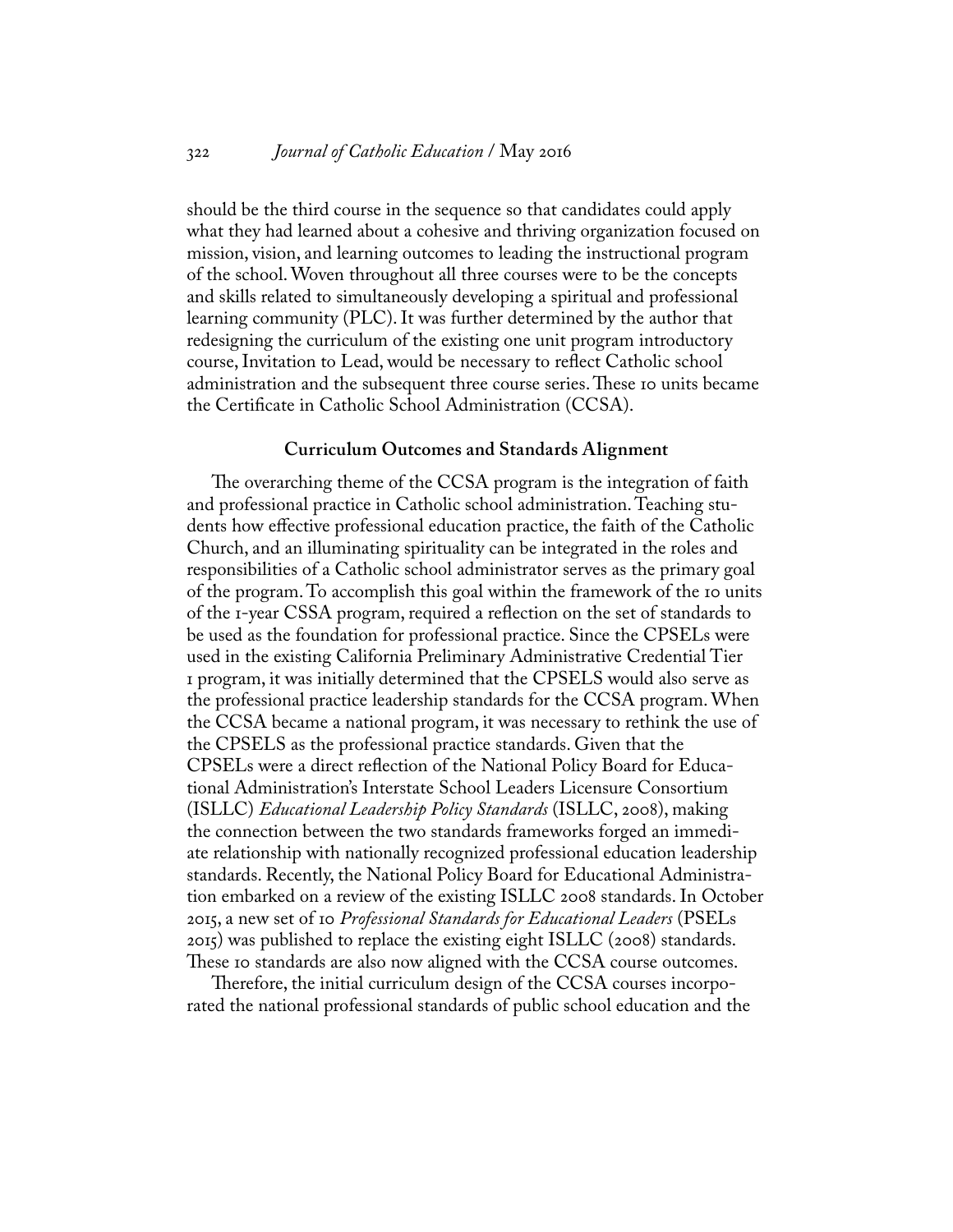roles and responsibilities of Catholic school principals expressed by Maria Ciriello (1996) in *Expectations for the Catholic School Principal: A Handbook for Pastors & Parish School Boards.* What seemed to be missing were clearly stated standards for Catholic school administration. In Spring 2012, the *National Standards and Benchmarks for Effective Catholic Elementary and Secondary Schools* (NSBECS) (Ozar & Weitzel-O'Neill, 2012) were published. Upon reviewing the standards and benchmarks that included an introductory section describing the defining characteristics of Catholic schools, the author immediately began the process of also incorporating the NSBECS into the framework of the CCSA program. Although the CCSA focus is leadership preparation, intentionally aligning the program's curriculum to the NSBECS provides the students with an exposure to standards and benchmarks that serve as the guide for organizing an entire Catholic school program.

Integrating the ISSLC (2008) professional educational standards and NSBECS as the foundation for course outcome development created the opportunity to backward map the goals and objectives of each course. The author then designed a sequential and coherent curriculum that represented a constructivist pedagogical approach to teaching and learning.

In addition to spiritual leadership development, woven throughout all courses of the CCSA were concepts focused on developing a culture of assessment, accountability, and transparency. Further, the development of a culture of continuous improvement by employing the elements and characteristics of a professional learning community in the Catholic school context became an imperative expressed in all three courses. The language of faith, spirituality, standards, and professional practice simultaneously expressed in curriculum design and implementation developed the distinguishing characteristic of the CSSA program.

Table I identifies the alignment of CCSA courses with the NSBECS 2012, PSELS 2015 and ISLLC 2008. All of the 13 NSBECS standards, 10 PSELs, and 6 ISLLC standards are aligned with the four courses of the CCSA.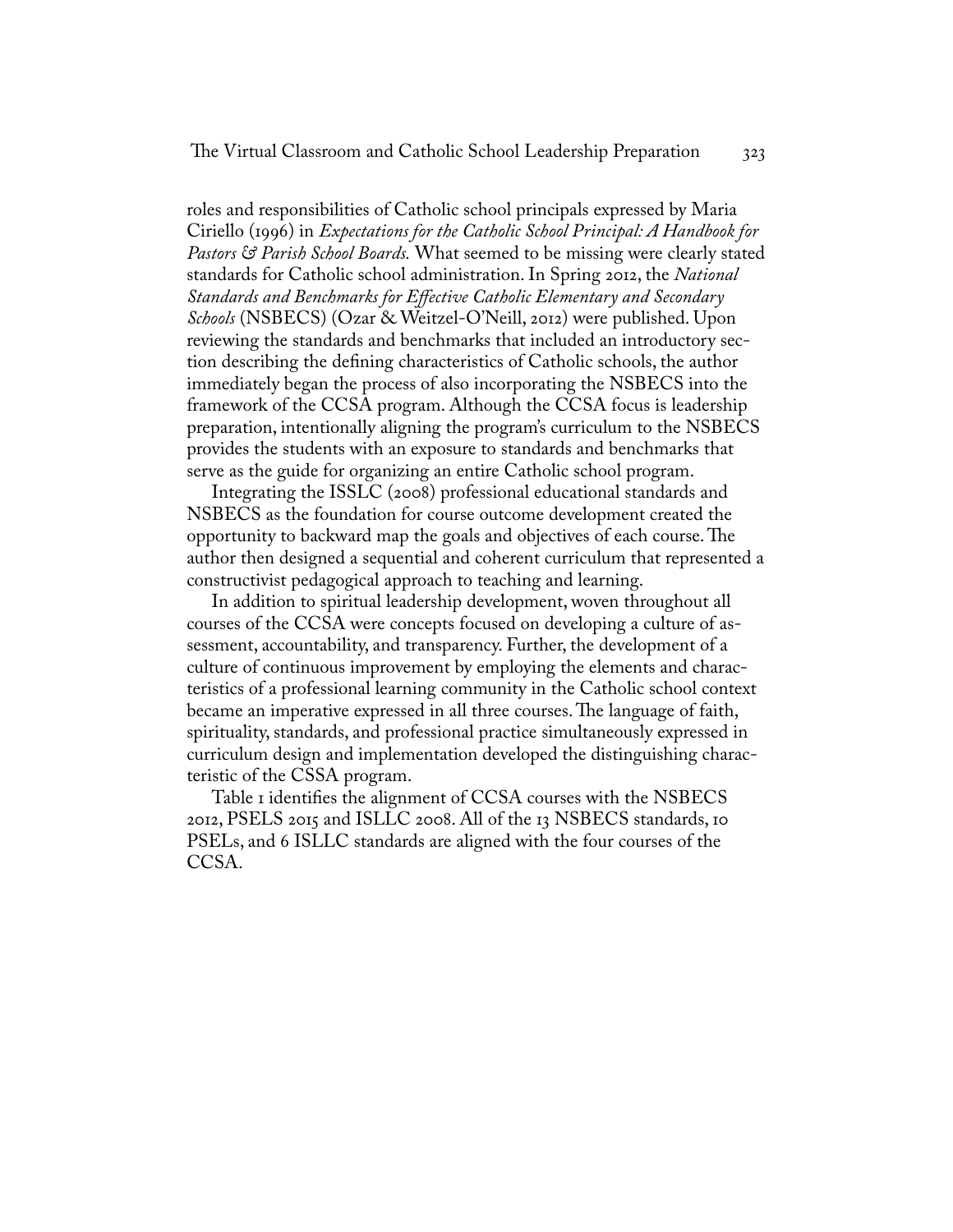|                                                           | <b>NSBECS (2012)</b>       |                   |                         | LMU CCSA Course Alignment to NSBECS (2012), PSELs (2015), and ISLLC (2008) Standards<br><b>PSELs (2015)</b> |                | ISLLC (2008)                                                                          |                   |
|-----------------------------------------------------------|----------------------------|-------------------|-------------------------|-------------------------------------------------------------------------------------------------------------|----------------|---------------------------------------------------------------------------------------|-------------------|
| Course                                                    | Domains                    | Standards         | <b>Benchmarks</b>       | Domains                                                                                                     | Standards      | Domains                                                                               | Standards         |
| nvitation to<br>EDLA 6420<br>Lead                         | Leadership &<br>Governance | 6                 | 6.2                     | Mission, Vision, and Core<br>Values                                                                         | $\overline{ }$ | School Culture for Learning,<br>Staff Professional Growth<br>Instructional Program, & | $\mathbf{\Omega}$ |
|                                                           |                            |                   |                         | Community of Care and<br>Support for Students                                                               | 5              | Collaboration/Professional<br>Learning Community                                      | 4                 |
|                                                           |                            |                   |                         | Professional Capacity of<br>School Personnel                                                                | $\circ$        | Cultural Context                                                                      | ပ                 |
|                                                           |                            |                   |                         |                                                                                                             |                |                                                                                       |                   |
| EDLA 6430                                                 | & Catholic<br>Mission      |                   | $1.1 - 1.5$             | Mission, Vision, and Core                                                                                   |                | Vision of Learning                                                                    |                   |
|                                                           | Identity                   | $\mathbf{\Omega}$ | $2.4 - 2.7$             | Values                                                                                                      |                |                                                                                       |                   |
| Mission-focused<br>Leadership<br>in Catholic<br>Education | Leadership &<br>Governance | 9<br>4            | 6.2, 6.4<br>$4.1 - 4.5$ | Ethics & Professional<br>Norms                                                                              | $\mathcal{L}$  | School Culture for Learning,<br>Staff Professional Growth<br>Instructional Program, & | $\mathbf{\Omega}$ |
|                                                           |                            |                   |                         | Equity and Cultural<br>Responsiveness                                                                       | S              | Collaboration/Professional<br>Learning Community                                      | 4                 |

Community of Care and Support for Students

Community of Care and<br>Support for Students

ഗ

Cultural Context

Cultural Context

6

Meaningful Engagement

8

of Families and Community

Meaningful Engagement<br>of Families and<br>Community

School Improvement

School Improvement

10

| ׅ֚֡֡֡֡֡֝                                                      |
|---------------------------------------------------------------|
|                                                               |
| S                                                             |
| ֚֚֡֬֝<br>)<br>1<br>$\overline{a}$<br>Į                        |
| ׇ֧֛֧֦֧֦֧֦֧֦֧<br>֧֧֧֚֚֚֚֚֚֚֚֚֚֚֚֚֚֚֚֚֚֚֚֚֚֚֚֚֚֚֝               |
| ֺ֝֬֘<br>j<br>i<br>)                                           |
| こりゃくり こうりつ こうゃうりく りりょうりこ<br>)<br>)<br>)<br>)<br>$\frac{1}{2}$ |
| ١                                                             |
| į                                                             |
| $\frac{1}{2}$                                                 |

Table 1

# 324 *Journal of Catholic Education* / May 2016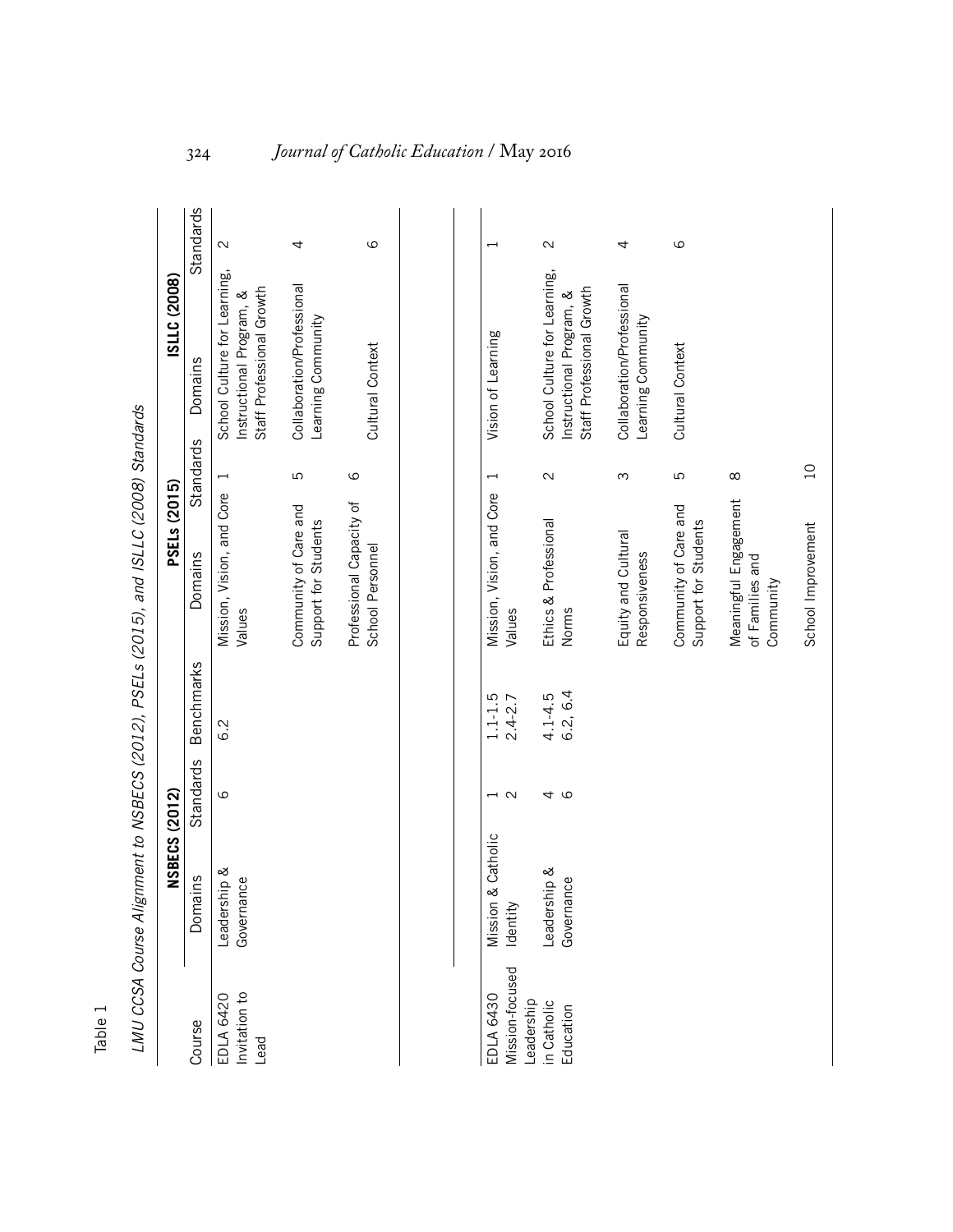| Ξ            |
|--------------|
|              |
|              |
| r            |
|              |
|              |
|              |
|              |
|              |
| ׇ֚֘֝֕֜֡<br>C |
|              |
|              |
|              |

|                                                                      |                                   | <b>NSBECS (2012)</b> |                       | <b>PSELs (2015)</b>                              |                   | ISLLC (2008)                                                                                  |                   |
|----------------------------------------------------------------------|-----------------------------------|----------------------|-----------------------|--------------------------------------------------|-------------------|-----------------------------------------------------------------------------------------------|-------------------|
| Course                                                               | Domains                           | Standards            | <b>Benchmarks</b>     | Domains                                          | Standards         | Domains                                                                                       | Standards         |
| EDLA 6431<br>Organizational                                          | Leadership &<br>eo<br>Governan    | 5                    | 5.1.5.2,<br>9.G       | Mission, Vision, & Values                        | $\overline{ }$    | School Culture for Learning,<br>Staff Professional Growth<br>Instructional Program, &         | $\mathbf{\Omega}$ |
| Leadership<br>in Catholic<br>Education                               |                                   | $\circ$              | 6.1, 6.3,<br>6.6, 6.7 | Ethics and Professional<br>Norms                 | $\mathbf{\Omega}$ | Organizational Management                                                                     | ω                 |
|                                                                      | al Vitality<br>Operation          | $\overline{C}$       | 10.1-10.8             | Equity and Cultural<br>Responsiveness            | ω                 | Collaboration/Professional<br>Learning Community                                              | 4                 |
|                                                                      |                                   |                      | $11.1 - 11.4$         | Professional Community<br>for Teachers and Staff | $\overline{ }$    | Ethics, Integrity, & Fairness                                                                 | 5                 |
|                                                                      |                                   | 12                   | $12.1 - 12.3$         | Operations and<br>Management                     | $\sigma$          | Cultural Context                                                                              | 6                 |
|                                                                      |                                   | 13                   | $13.1 - 13.3$         | School Improvement                               | $\overline{C}$    |                                                                                               |                   |
| EDLA 6432<br>Instructional<br>Leadership<br>in Catholic<br>Education | Catholic<br>Mission &<br>Identity | $\mathbf{\Omega}$    | $2.1 - 2.7$           | Mission, Vision, & Values                        | $\overline{ }$    | School Culture for Learning,<br>Instructional Program,<br>& Staff Professional<br>Development | $\mathbf{\Omega}$ |
|                                                                      |                                   | S                    | $3.1 - 3.4$           | Ethics & Professional<br>Norms                   | $\mathbf{\sim}$   | Organizational Management                                                                     | ω                 |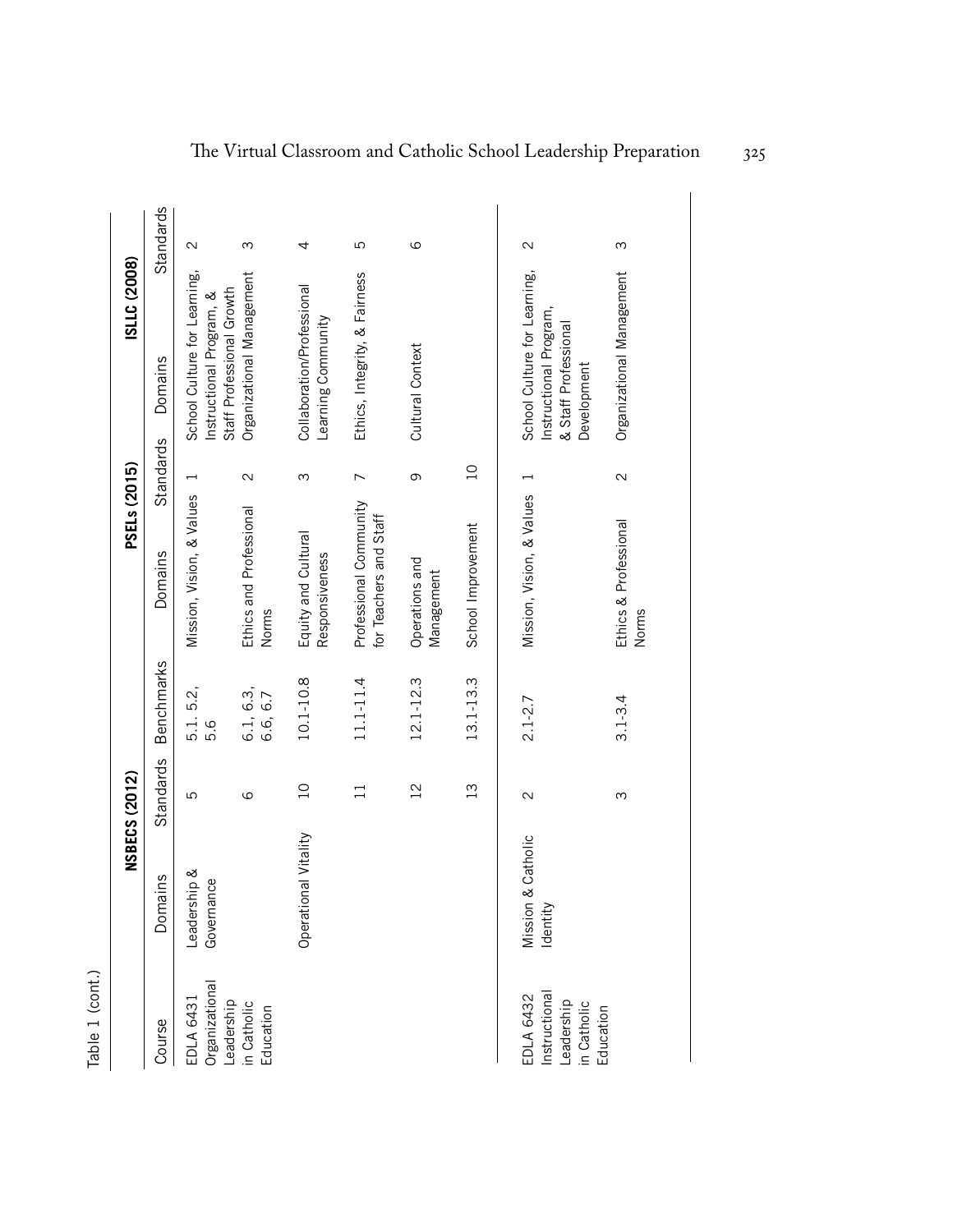|                                                                |                            | <b>NSBECS (2012)</b> |                      | PSELs (2015)                                          |                | ISLLC (2008)                           |           |
|----------------------------------------------------------------|----------------------------|----------------------|----------------------|-------------------------------------------------------|----------------|----------------------------------------|-----------|
| Course                                                         | Domains                    |                      | Standards Benchmarks | Domains                                               | Standards      | Domains                                | Standards |
| Instructional<br><b>EDLA 6432</b><br>Leadership<br>in Catholic | Leadership &<br>Governance | $\circ$              | 6.3, 6.5             | Equity and Cultural<br>Responsiveness                 | ო              | Collaboration/Professional<br>Learning | 4         |
| Education<br>(cont.)                                           | Academic Excellence        |                      | 7.1-7.10             | Curriculum, Instruction,<br>and Assessment            | 4              | Cultural Context                       | 9         |
|                                                                |                            | $\infty$             | 8.1-8.9              | Professional Capacity of<br>School Personnel          | $\circ$        |                                        |           |
|                                                                |                            | თ                    | $9.1 - 9.3$          | Professional Community<br>for Teachers and Staff      |                |                                        |           |
|                                                                |                            |                      |                      | Meaningful Engagement<br>of Families and<br>Community | $\infty$       |                                        |           |
|                                                                |                            |                      |                      | School Improvement                                    | $\overline{C}$ |                                        |           |

Table 1 (cont.) Table 1 (cont.)

# 326 *Journal of Catholic Education* / May 2016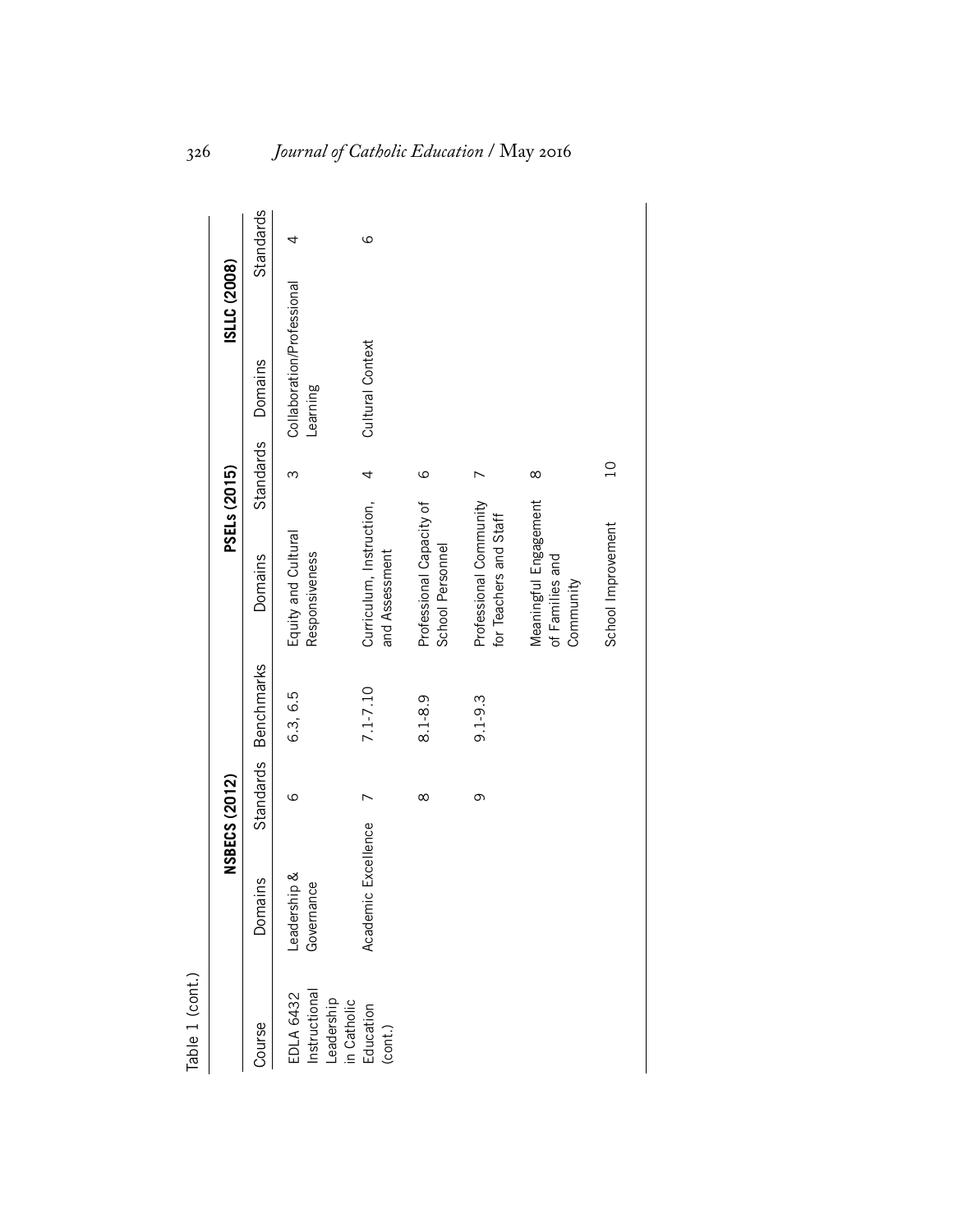#### **Program and Course Outcomes Assessment**

In order to recognize successful achievement of the program and course outcomes, students participate in multiple measures of assessment. The primary source of assessment each semester is the course project. The project is expected to reflect the student's understanding of course concepts and ability to apply those concepts to a real school scenario. Students do not work alone. In keeping with the ongoing developmental understanding and use of a PLC, students are placed in teams of three. Project teams commence working together at the beginning of each semester to develop their unique project based on the performance expectations and guidelines provided in the course syllabus. Periodically throughout the semester, the professor meets with each project team to provide feedback and consultation regarding the project's formative progress. At the end of the semester, the project team submits a communal paper and presents their project details as a team to classmates during the final class session. Using rubrics specifically designed for each course and assignment, the professor assesses the paper and presentation. The categories of each rubric are reflective of the program's desired outcomes, course concepts, professional writing/presentation style, the candidate's ability to collaborate with team members, and the standards alignment of the project. Students have access to these rubrics throughout the semester to assist them in responding to the performance expectations of the professor of the course. This assessment process follows the same procedure in each of the three 3-unit courses.

To assist in building capacity for spiritual leadership, students are expected, for a 10-week period in the fall and spring semesters, to actively engage in a weekly guided blogging assignment with classmates. The blogging is conducted within parameters of the course learning management system (LMS) with access only available to the students and instructor of the course. The LMS is provided by the university and is used for all course management.

Each weekly blog is started with a question or questions created by a trained spiritual director (serving in the instructor capacity for this assignment) to promote focused dialogue among classmates regarding their reactions and reflections pertaining to the questions. The professor and trained spiritual director monitor the blog but do not participate.

In addition, guided online spiritual direction is provided to support the individual faith and spiritual development of each student. Mirroring the blog assignment of the ten-week period in both the fall and spring semesters,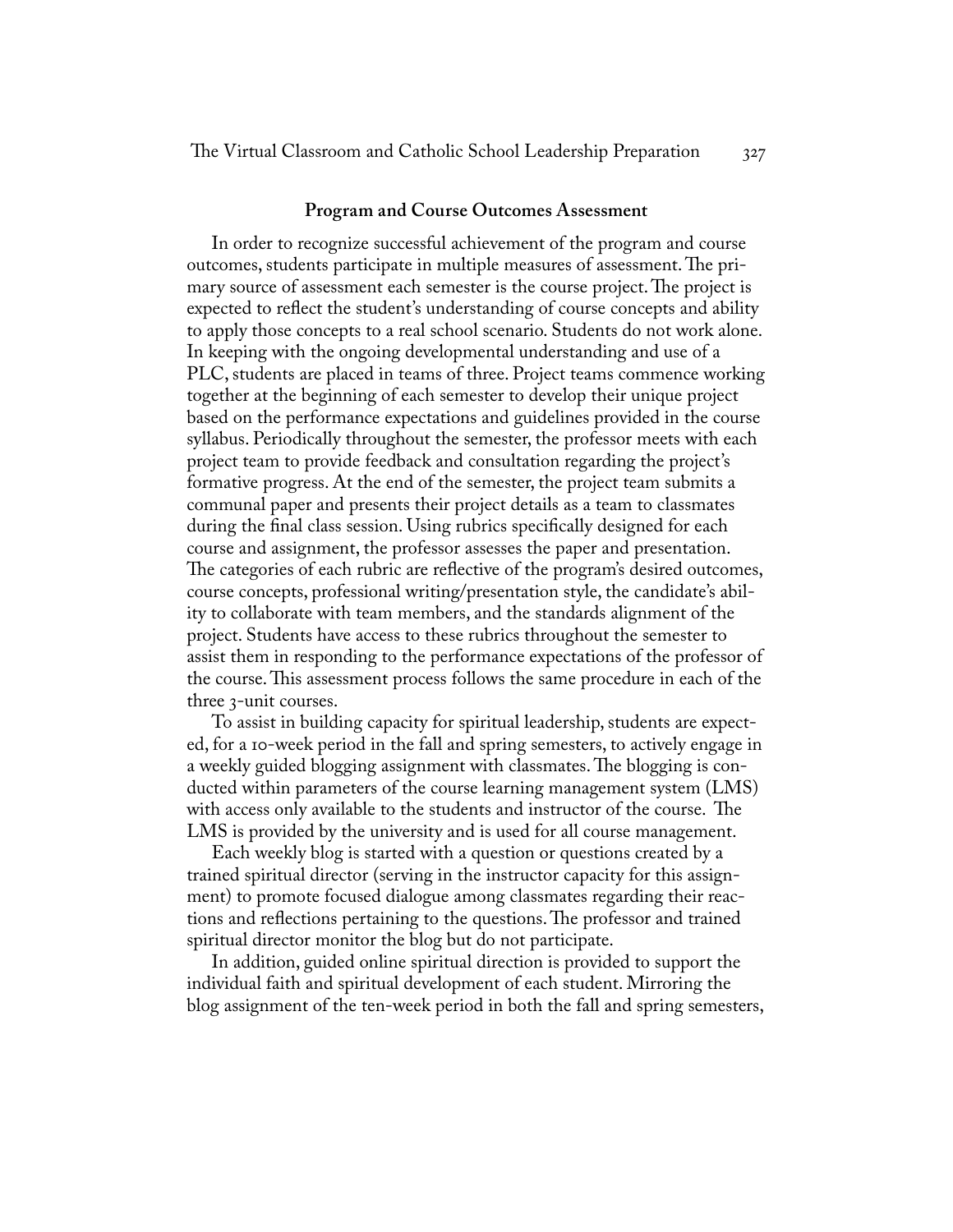students reflect, and contemplate on assigned reading each week. The focus of the fall semester reading is Ignatian spirituality and the spring semester reading is about listening and communication. Each week of the assignment period, students are expected to write a 300-word personal reflection paper and submit it online to the spiritual director for guided feedback. Confidentiality is maintained by using the secured web based course LMS online link that can only be accessed by the student, spiritual director, and professor.

### **The CCSA Applied to the Virtual Classroom**

For two academic years staring in Fall 2011, the CCSA program was offered to students in the Archdiocese of Los Angeles and the Diocese of Orange through a face-to-face on-site cohort model. Class session meeting locations were either on the LMU campus for the Archdiocese of LA students or at the central location in Orange County for the Diocese of Orange students. EDLA 6420 Invitation to Lead was scheduled for Summer Session 2 (The first weekend in August); EDLA 6430 Mission-focused Leadership in Catholic Education was scheduled for the fall semester, EDLA 6431 Organizational Leadership in Catholic Education in the spring semester, and EDLA 6432 Instructional Leadership in Catholic Education in Summer Session 1 (Mid May through the end of June). This schedule of courses fit well into the school year calendar of a working Catholic school professional. The CCSA provided the first 10 units of the MA in Catholic School Administration or could be recognized as a stand-alone certificate based on the needs and interests of the student.

In the 2013 Spring Semester, Loyola Marymount University and Catholic Extension partnered to offer the CCSA program to aspiring and novice leaders in the Diocese of San Bernardino, a mission diocese. Catholic Extension provides financial support through outreach programs and grants for mission dioceses throughout the Unites States and was interested in supporting leadership development for Catholic educators of those dioceses. The curriculum of the CCSA program was delivered to the cohort of the Diocese of San Bernardino CCSA through a hybrid technology model. The course professor met with the students at the beginning, middle, and end of each 3-unit course. The other class sessions of each 3-unit course were conducted virtually online. This pilot effort to provide the CCSA program through an online format concluded with positive reviews from students and diocesan administrators.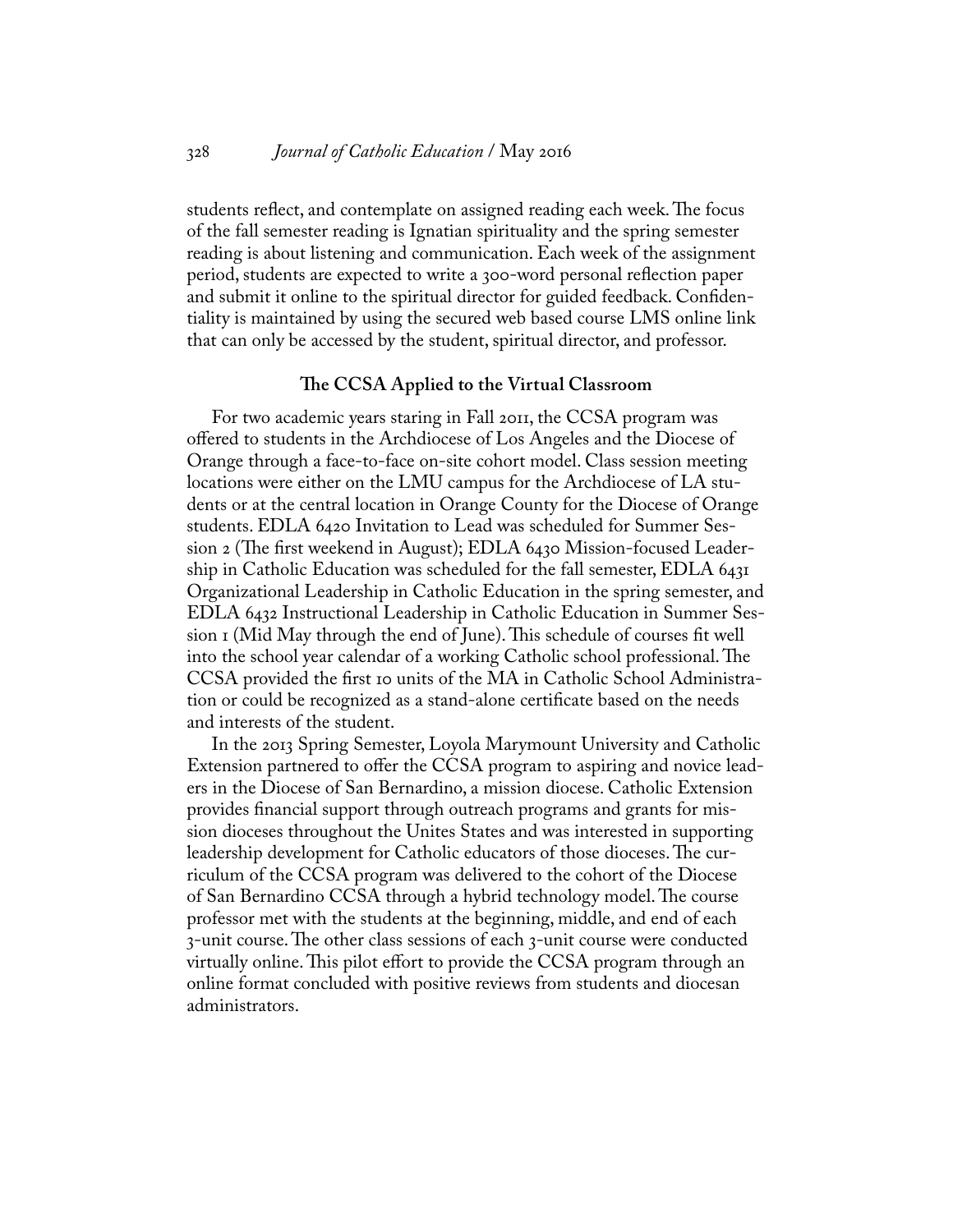With this in mind, LMU and Catholic Extension continued their partnership to offer the CCSA program to prospective and novice Catholic school leaders with another cohort that began studies in August 2014. Catholic Extension states in its outreach letter to mission diocese school administrators and bishops seeking to build leadership capacity among Catholic educators in the schools of their diocese, "Although leadership development is often identified as a strategic concern for Catholic Schools in Mission Dioceses, they often lack opportunities due to barriers of cost and distance." With the cost of the program significantly reduced by substantial scholarships made available by the partnership of LMU and Catholic Extension, prospective and novice Catholic school leaders of mission dioceses participate in the graduate level CCSA program by sitting in the virtual national online classroom.

The students in the national online cohort (NOC) and the LMU Los Angeles cohort (LAC) receive an identical CCSA curriculum. Both cohorts meet for the same number of class sessions for each course and students of both cohorts are required to meet the same performance expectations related to the course outcomes. Both cohorts use an identical learning management system (LMS), are placed on project teams of two or three, and are assessed by the same categories of the course performance expectations rubrics.

The differences in programs appear in how the students form a professional learning community (PLC). To begin this process, both cohorts are required to attend EDLA 6420 Invitation to Lead on the LMU campus over the first weekend in August. Airfare and two night's accommodations are provided for the NOC students. The NOC students meet each other in the same physical room and begin the steps in building a PLC. This opportunity to meet together in an onsite environment has proven to be an important first step in the PLC development process. Capitalizing on the human relationships started during the on-campus meeting, students continue the program in the virtual classroom.

#### **Conclusion**

Schools of Education need to be nimble and flexible in their program offerings, responsive to needs, and forward-thinking to engage the national community. Catholic school administration requires the guidance of standards that can shape planning and decisions for all aspects of the school's program. Found in the *National Standards and Benchmarks for Effective Catho-*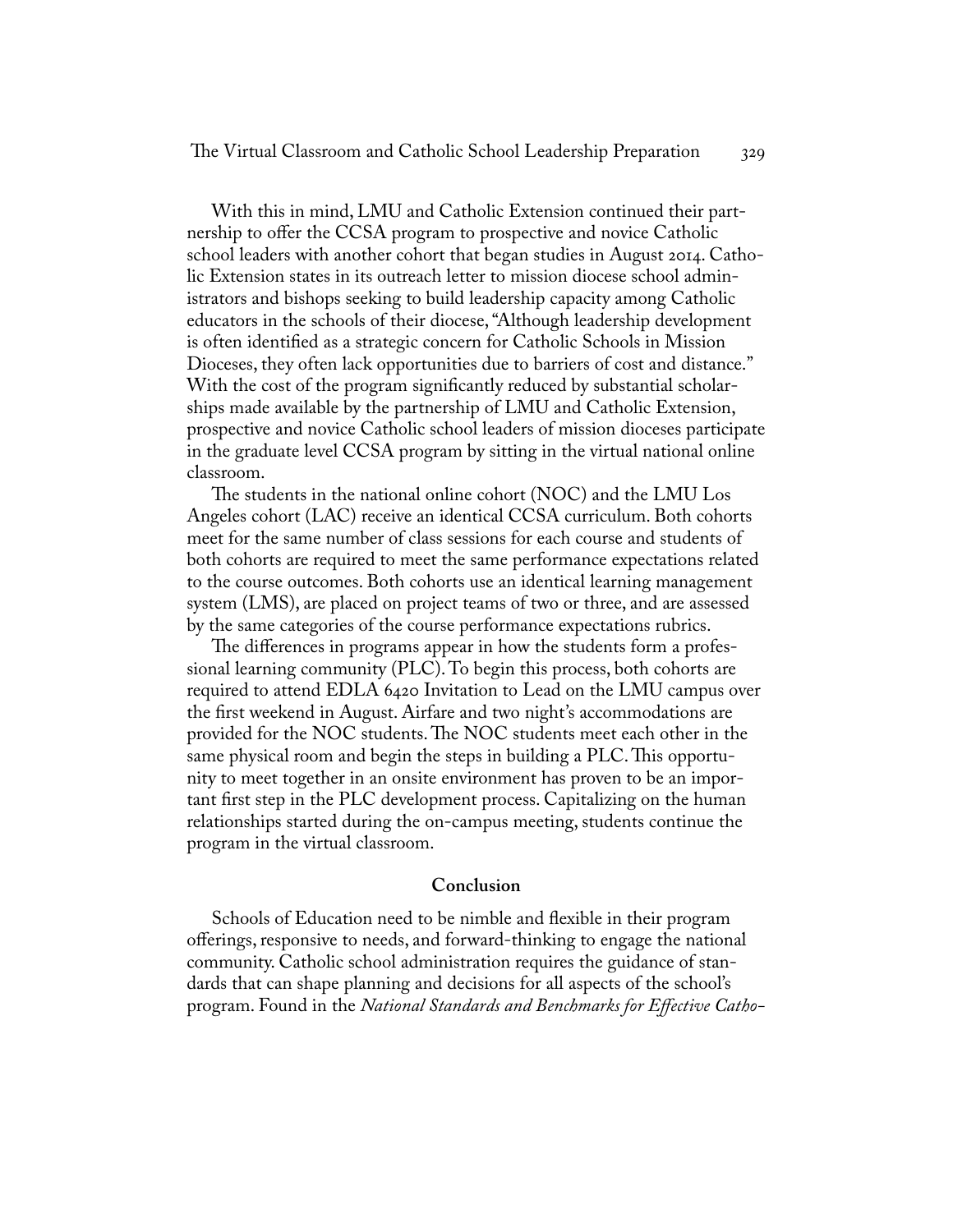### 330 *Journal of Catholic Education* / May 2016

*lic Elementary and Secondary Schools* (Ozar & Weitzel-O'Neill, 2012) is an opportunity for Catholic universities that provide Catholic school leadership preparation programs to use a common language in curriculum design and implementation.

Creating an environment for learning is a primary task for any teacher. If that environment engages students utilizing vibrant, challenging, relevant and meaningful strategies, learning occurs. Using an effective web conferencing application that enables a cohort of 15-20 students to be present together in the virtual classroom is paramount to success of the virtual classroom for Catholic school educators. The application should provide tools for organized discussion, document sharing, and breakout group sessions. Sufficient bandwidth provided by a wi-fi or ethernet connection must be present to permit uninterrupted dialogue by participants in the class session.

The virtual classroom for Catholic school educators can be as productive a learning environment as the onsite classroom if the professor is able to see beyond the superficial aspects and perceived threats of technology hardware and software and look deeply into the mind and heart of each student. Catholic school educators value a strong sense of community in the schools where they teach and administer. It makes sense that their expectation of a learning environment for themselves would also require a community atmosphere as well.

The virtual classroom has provided, for the past three years, an opportunity to bring this community based Catholic school leadership preparation program to students in locations at an extreme distance from a Catholic university. Combining public education's national leadership standards and the *National Standards and Benchmarks for Effective Catholic Elementary and Secondary Schools* (Ozar & Weitzel-O'Neill, 2012) provides a common language spoken by all students in 14 (arch) dioceses served by the LMU CCSA program.

#### **References**

California Commission on Teacher Credentialing. (2009). Administrative services credential application/issuance information. Sacramento, CA: Author.

California Commission on Teacher Credentialing. (2001). Handbook of standards of quality and effectiveness for administrative services credentials. Sacramento, CA: Author.

Ciriello, M. J. (ed.). (1996). *Expectations for the Catholic school principal: Handbook for pastors and boards.* Washington, DC: The United States Catholic Conference.